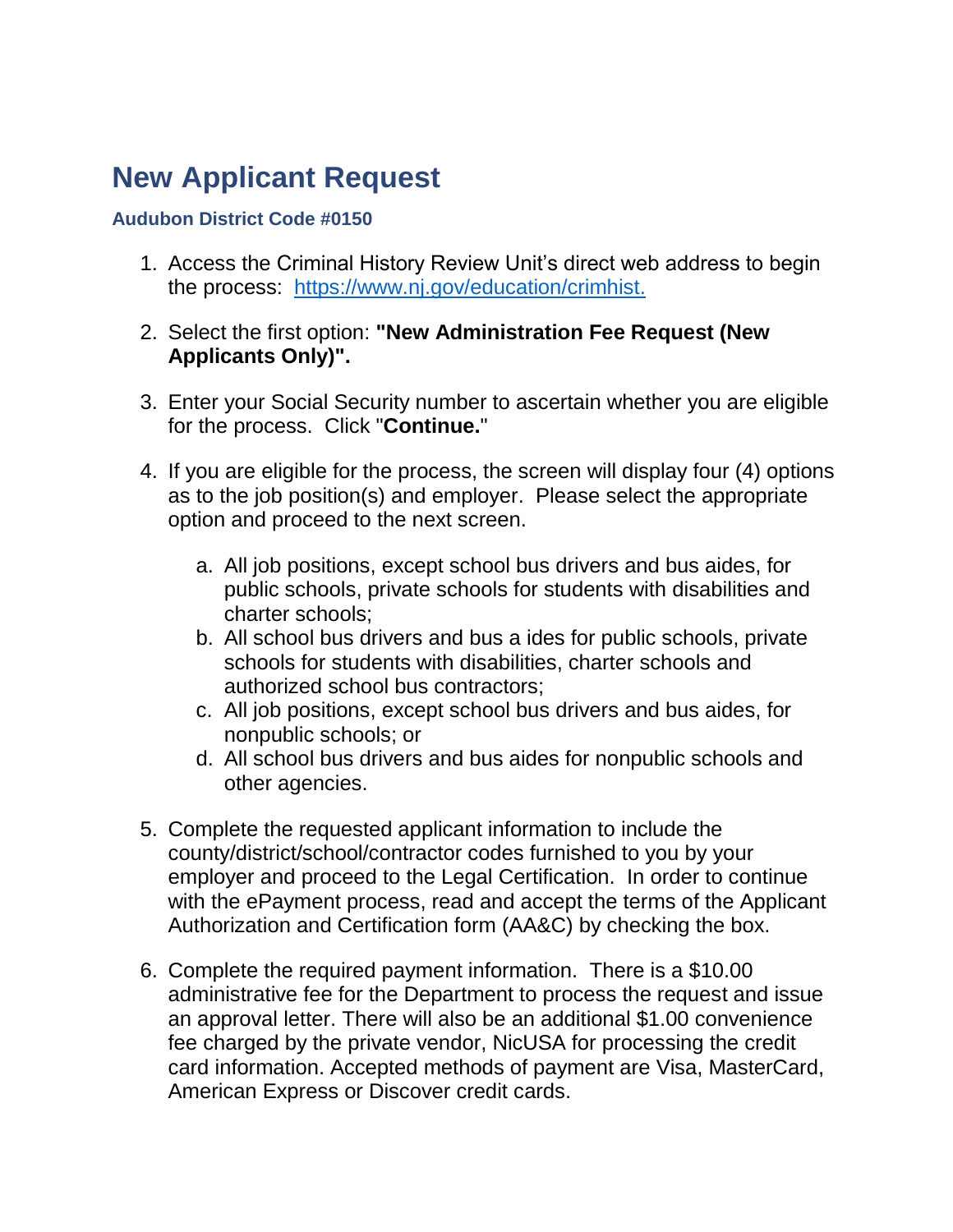- 7. You **must** click the "**Make Payment**" button only **one time** to complete the transaction. After completing the transaction, you will be presented with three required steps:
	- a. View and/or print your New Administration Fee Payment Request confirmation page;
	- b. Complete and/or print your IdentoGO NJ Universal Fingerprint Form;
	- c. Click here to schedule your fingerprinting appointment with **MorphoTrust**
- 8. Select the first option -- "**View and/or print your New Administration Fee Payment Request confirmation page"** and print a copy of the receipt by clicking the print button in the upper right corner of the page and presenting a copy to the employing entity.
- 9. Next select the second option **"View and/or print your IdentoGO NJ Universal Fingerprint Form."** You must print the IdentoGO NJ Fingerprint Form and fill in the boxes for height, weight, maiden name (if applicable), place of birth, country of citizenship, hair color, and eye color and present it to MorphoTrust at the time of LiveScan fingerprinting.
- 10. Access the MorphoTrust web page by selecting the third option **"Click here to schedule your fingerprinting appointment with MorphoTrust"** or call 1-877-503-5981 to schedule a fingerprinting appointment.
- 11. In about two weeks, you will be able to view and print your "**Applicant Approval Employment History"** by accessing the [Criminal](https://nj.gov/education/crimhist/)  [History Review Unit's website.](https://nj.gov/education/crimhist/) Provide a copy to your employer.

| <b>Reason for Fingerprinting</b>   | <b>Service Code</b> |
|------------------------------------|---------------------|
| <b>Public School Employment</b>    | 2F1FB1              |
| Nonpublic School Employment        | 2F19ZQ              |
| School Bus Driver Employment       | 2F1GSH              |
| <b>School Board Member/Trustee</b> | 2FIGN4              |
| <b>DOE Volunteer</b>               | 2F151N              |
| DOE Volunteer Nonpublic            | 2F14XX              |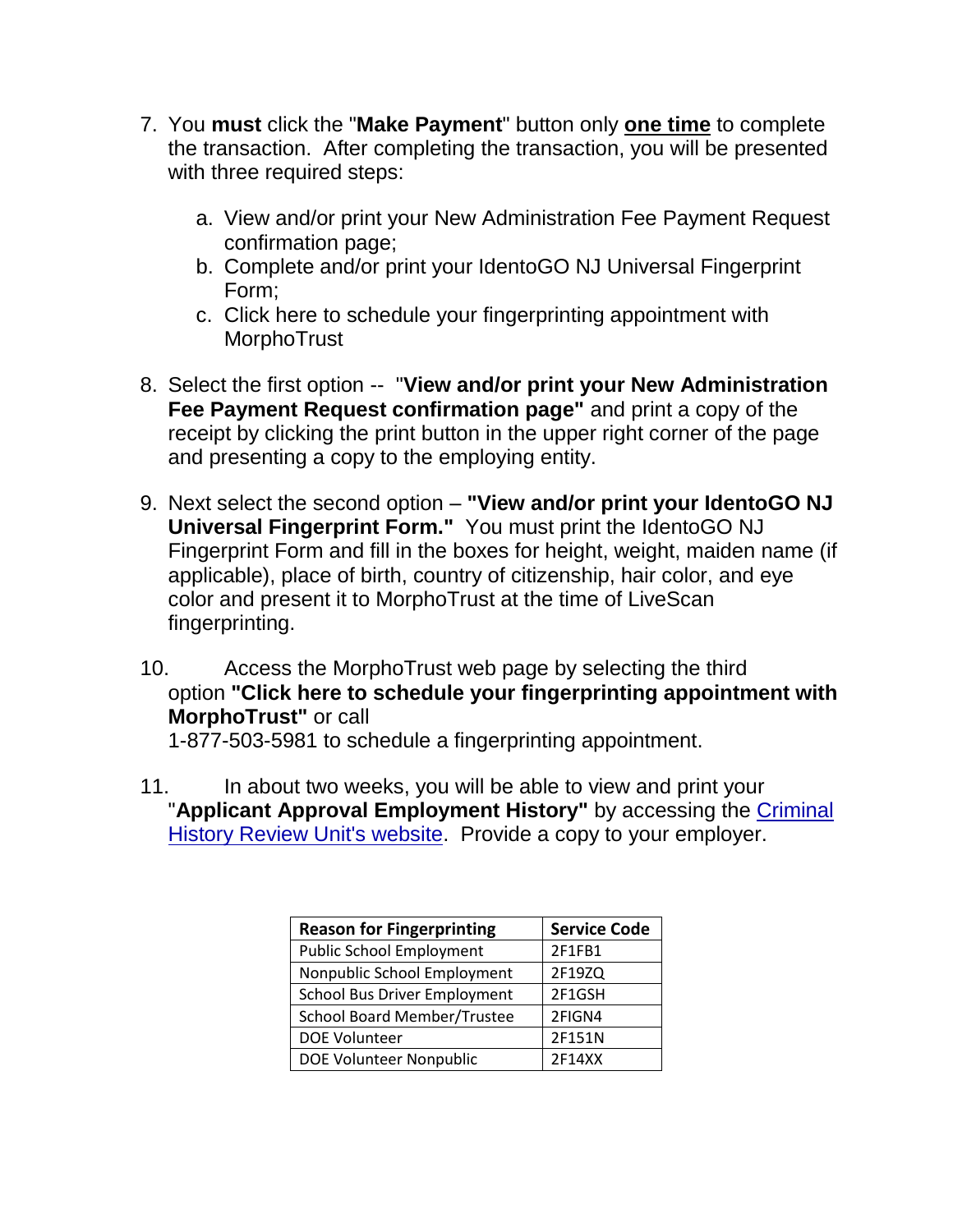# **Archive Applicant Request**

### **Audubon District Code #0150**

**\*Please select "Substitute Teacher" for Job Position when applying for a Substitute Certificate. (Even if you are a Coach or Instructional Aide).**

- 1. Access the Office of Student Protection's direct web address to begin the process: [https://www.nj.gov/education/crimhist.](https://www.nj.gov/education/crimhist)
- 2. Click on "File Authorization and Make Electronic Payment for Criminal History Record Check."
- 3. Select the second option: "**Archive Application Request (Applicants Previously Fingerprinted for the Department of Education and Approved Subsequent to February 2003).**"
- 4. Enter your Social Security number to ascertain if you are eligible for the process. Click "**Continue.**"
- 5. Select the appropriate Applicant Authorization and Certification form that is suitable to your job position and employer.
- 6. Complete the requested applicant information to include the county/district/school/ contractor codes furnished to you by your employer (0150) and proceed to the Legal Certification. In order to continue with the ePayment process, read and accept the terms of the Applicant Authorization and Certification form by checking the box. Click "**Next**"
- 7. Submit your credit card payment. Total payment is \$28.50 (\$27.50 plus a \$1.00 convenience fee charged by the private vendor). Click "**Continue**" and then click "**Make Payment**" at the bottom of the next page.
- 8. The Payment Confirmation page will state "**Your ePayment transaction has been processed successfully**." You should print a copy of this receipt.
- 9. In about two weeks, you will be able to view and print your "**Applicant Approval Employment History"** by accessing it on the [Criminal](https://nj.gov/education/crimhist/)  [History Review Unit website.](https://nj.gov/education/crimhist/) Provide a copy to your employer.